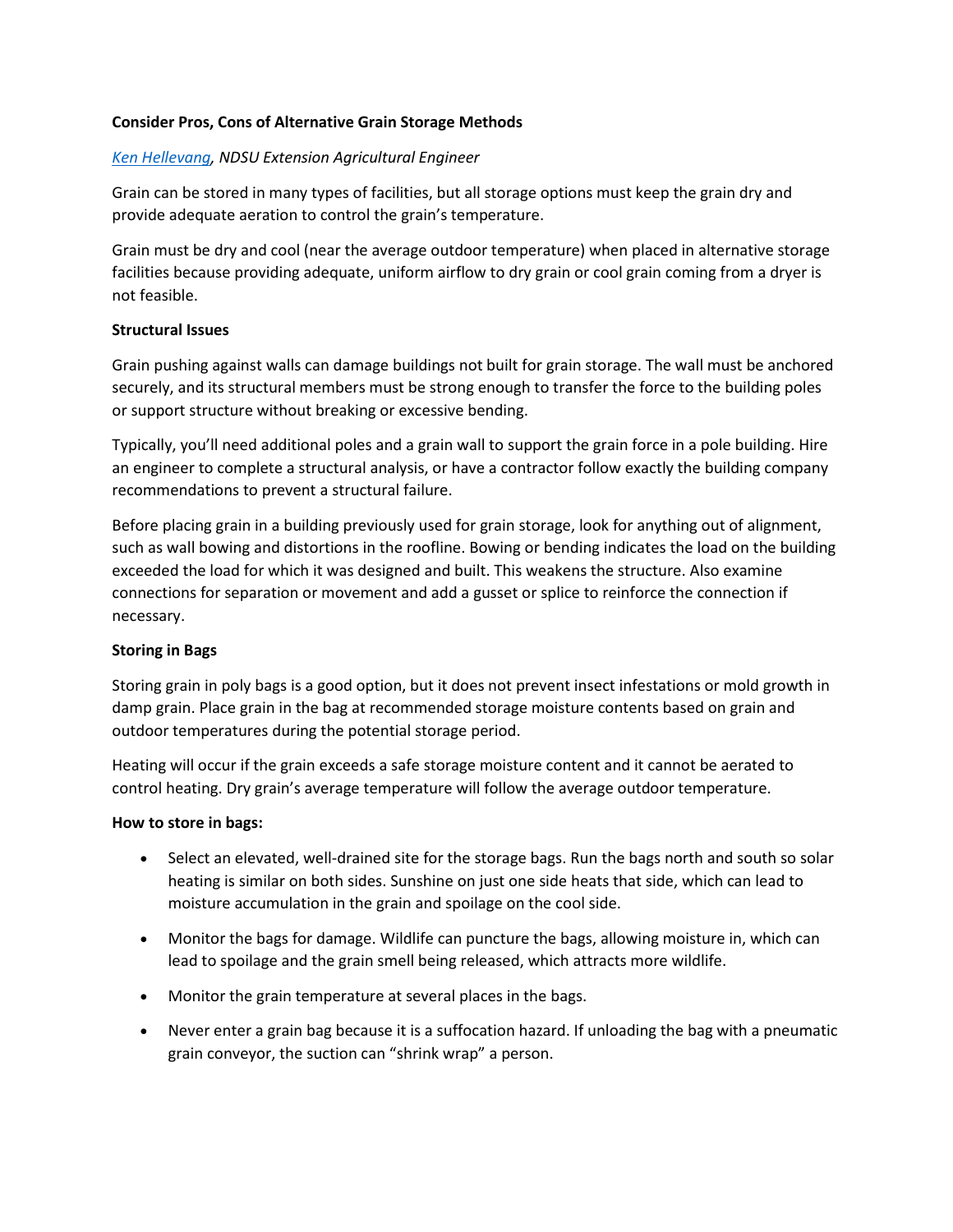## **Grain Piles**

#### **Aeration and wind blowing on the pile will not dry wet grain adequately to prevent spoilage.**

Grain frequently is stored short term in outdoor piles. However, precipitation is a severe problem for uncovered grain because grain is very porous. A 1-inch rain will increase the moisture content of a 1 foot layer of corn by 9 percentage points. This typically leads to the loss of at least a couple of feet of grain on the pile surface, which is a huge loss.

For example, a cone-shaped pile 25 feet high contains approximately 59,000 bushels of grain. Losing just 1 foot of grain on the surface is a loss of about 13 percent of the grain, or \$39,000 if the grain value is \$4 per bushel and \$78,000 at \$8 per bushel.

Aeration and wind blowing on the pile will not dry wet grain adequately to prevent spoilage.

Use a cover to prevent water infiltration. Drainage is critically important in grain storage. About 25,000 gallons of water will run off an area about 100 by 400 feet during a 1-inch rain. This water must flow away from the grain and the area next to it. When determining a location for a pile, examine the entire area to assure that flooding will not occur during heavy rains.

Prepare the outdoor ground surface where grain will be piled to limit soil moisture from reaching the grain. The storage floor should be higher than the surrounding ground to minimize moisture transfer from the soil into the grain. Make sure the ground surface is crowned so moisture drains away rather than creating a wet pocket that leads to grain deterioration.

Also look for these issues:

- Anything out of alignment in a bunker or bulkhead wall Any twisting, flexing or bending of a structural member may lead to a failure.
- Separation or movement in connections
- Material deterioration

# **Grain Covers**

A combination of restraining straps and suction from the aeration system holds grain covers in place. Provide adequate airflow through the grain to control grain temperature. Place perforated ducts on the grain under the cover to provide a controlled air intake for the aeration system and airflow near the cover to minimize condensation problems under the cover.

Place properly sized and spaced ducts under the pile on the ground to pull air through the grain. Some storage options use a perforated wall for the air inlet. Minimize the amount of open area so the air does not "short-circuit" to the fan.

Wind velocity determines the amount of suction you need to hold the cover down. Some control systems measure wind velocity and start fans based on the wind speed. Backup power can hold the cover down during power outages. Make sure the backup power starts when needed.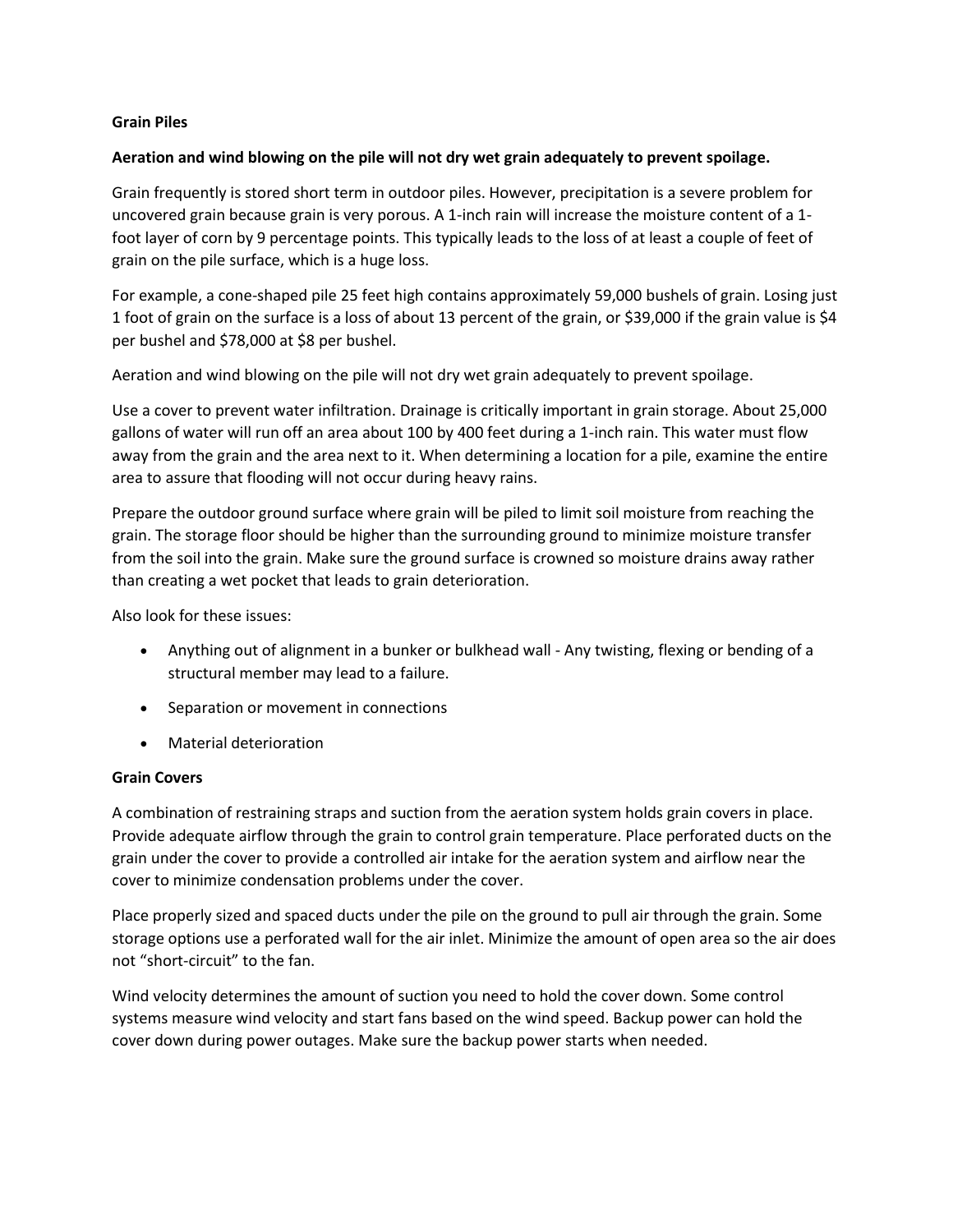# **Cooling Stored Grain**

Cool grain with aeration to extend the allowable storage time and reduce the potential for insect infestation. Temperatures below about 60 F reduce insect reproduction. Insects are dormant below about 50 F, and extended exposure to temperatures below about 30 F can kill insects.

Cooling grain as outdoor temperatures cool will reduce moisture migration and the condensation potential near the top of the grain pile. Also, the grain should be cooled because moisture content and temperature affect the rate of mold growth and grain deterioration. The allowable storage time approximately doubles with each 10-degree reduction in grain temperature.

| <b>Approximate Allowable</b><br><b>Storage Time for Cereal Grains</b>             |                                           |        |        |        |     |     |
|-----------------------------------------------------------------------------------|-------------------------------------------|--------|--------|--------|-----|-----|
| Moisture<br>Content                                                               | --- Grain Temperature (F) ---             |        |        |        |     |     |
|                                                                                   | 30                                        | 40     | 50     | 60     | 70  | 80  |
| (% )                                                                              | Approximate Allowable Storage Time (Days) |        |        |        |     |     |
| 14                                                                                | $300+$                                    | $300+$ | $300+$ | $300+$ | 200 | 140 |
| 15                                                                                | $300+$                                    | $300+$ | $300+$ | 240    | 125 | 70  |
| 16                                                                                | $300+$                                    | $300+$ | 230    | 120    | 70  | 40  |
| 17                                                                                | $300+$                                    | 280    | 130    | 75     | 45  | 20  |
| 18                                                                                | $300+$                                    | 200    | 90     | 50     | 30  | 15  |
| 19                                                                                | $300+$                                    | 140    | 70     | 35     | 20  | 10  |
| 20                                                                                | $300+$                                    | 90     | 50     | 25     | 14  | 7   |
| • Allowable storage time is the storage period before quality loss is expected to |                                           |        |        |        |     |     |

affect grain quality.

• Airflow through the grain permits maintaining the grain temperature but does not extend the allowable storage time beyond that listed in the table.

Grain should be cooled whenever the average outdoor temperature is 10 to 15 degrees cooler than the grain. Cool it to near or below 30 degrees for winter storage in northern states and near or below 40 degrees in southern states.

Aeration ducts need to have perforations sized and spaced correctly for air to enter and exit the ducts uniformly and obtain the desired airflow through the grain. The maximum spacing for aeration ducts is equal to the grain depth to achieve acceptable airflow uniformity.

# **Storing Grain for Another Year**

Allowable storage time is cumulative, so consider the amount of storage life remaining when deciding if you can store the grain longer.

For example, if corn were stored at 14 percent moisture and 60 degrees for two months (November-December), then cooled to 40 degrees for four months (January-April), then stored through the summer months (May-August) at 70 degrees, approximately 90 percent of the storage life has been used. That means very little expected allowable storage life remains if the grain is going to be stored for another